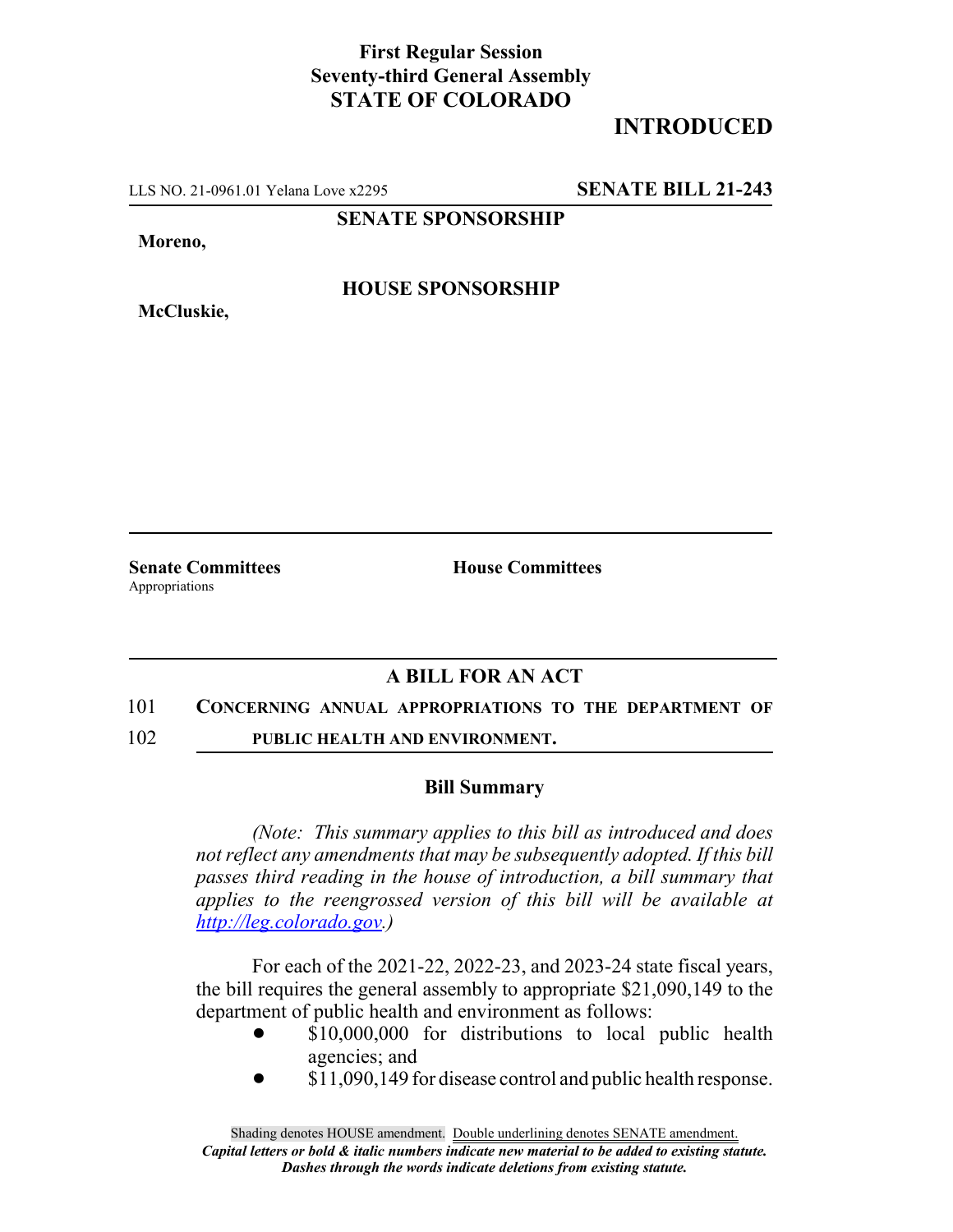*Be it enacted by the General Assembly of the State of Colorado:*

 **SECTION 1.** In Colorado Revised Statutes, **add** 25-1-131 as follows:

 **25-1-131. Two-year appropriation to the department - repeal.** (1) FOR THE 2022-23 AND 2023-24 STATE FISCAL YEARS, THE GENERAL ASSEMBLY SHALL ANNUALLY APPROPRIATE TEN MILLION DOLLARS PER FISCAL YEAR FROM THE GENERAL FUND TO THE DEPARTMENT, FOR DISTRIBUTION TO LOCAL PUBLIC HEALTH AGENCIES.

 (2) FOR THE 2022-23 AND 2023-24 STATE FISCAL YEARS, THE GENERAL ASSEMBLY SHALL ANNUALLY APPROPRIATE ELEVEN MILLION NINETY THOUSAND ONE HUNDRED FORTY NINE DOLLARS PER FISCAL YEAR 12 FROM THE GENERAL FUND TO THE DEPARTMENT, FOR USE BY THE DIVISION OF DISEASE CONTROL AND PUBLIC HEALTH RESPONSE FOR ADMINISTRATION AND SUPPORT.

(3) THIS SECTION IS REPEALED, EFFECTIVE JULY 1, 2025.

 **SECTION 2. Appropriation.** (1) For the 2021-22 state fiscal 17 year, \$21,090,149 is appropriated to the department of public health and environment. This appropriation is from the general fund. The department may use this appropriation as follows:

 (a) \$10,000,000 for administration and support - distributions to 21 local public health agencies; and

- (b) \$11,090,149 for the division of disease control and public health response - administration and support.
- **SECTION 3. Safety clause.** The general assembly hereby finds,